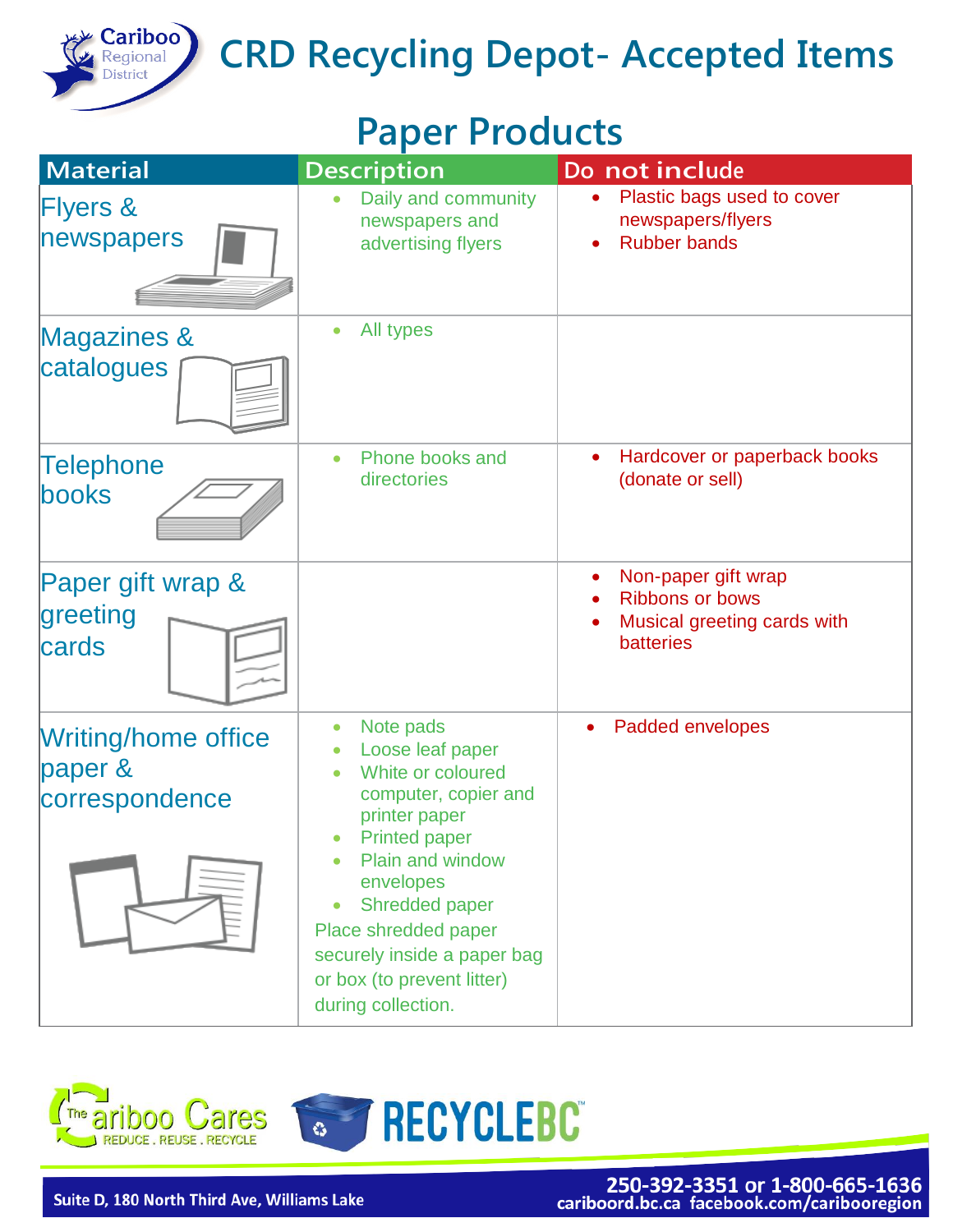

#### **Paper Packaging for Dry Goods**

| <b>Material</b>                      | <b>Description</b>                                                                                                                                                                                                                        | Do not include                                                                                                                       |
|--------------------------------------|-------------------------------------------------------------------------------------------------------------------------------------------------------------------------------------------------------------------------------------------|--------------------------------------------------------------------------------------------------------------------------------------|
| Corrugated<br>cardboard boxes        | <b>Shipping boxes</b><br><b>Grocery and liquor</b><br>store boxes<br>Pizza boxes<br>Staples and tape are OK,<br>make sure boxes are<br>empty.                                                                                             | Cardboard boxes with wax coating,<br>e.g., empty shipping boxes made<br>available for residents to transport<br>their groceries home |
| <b>Cardboard &amp;</b><br>boxboard   | Boxes for cereal,<br>$\bullet$<br>shoes, tissues, pizza,<br>frozen entrees,<br>desserts, detergent,<br>etc.<br>Carrier trays for bulk<br>bottled water, soft<br>drinks, cans, food, etc.<br>Cores for paper<br>towel and toilet<br>tissue | Paper towels or napkins<br><b>Tissues</b><br><b>Food waste</b><br>Liner bags<br>Do not stack boxes inside each other.                |
| <b>Moulded boxboard</b><br>packaging | Egg cartons<br>$\bullet$<br>Take-out beverage<br>trays<br><b>Empty paper-based</b><br>garden pots, etc.                                                                                                                                   | Dirt in garden pots                                                                                                                  |
| Paper bags (kraft<br>paper)          | Any colour, including:<br><b>Brown grocery sacks</b><br>White prescription<br>bags<br><b>Brown envelopes</b>                                                                                                                              | Padded envelopes<br>$\bullet$<br>Foil-lined bags, e.g., packaged<br>cookies                                                          |
| Multi-layer paper<br>bags            | Multi-layered bags for:<br>Pet food<br><b>Flour</b><br>Sugar, etc.<br>Bags can include a plastic<br>film layer.                                                                                                                           | Bags with a foil layer                                                                                                               |



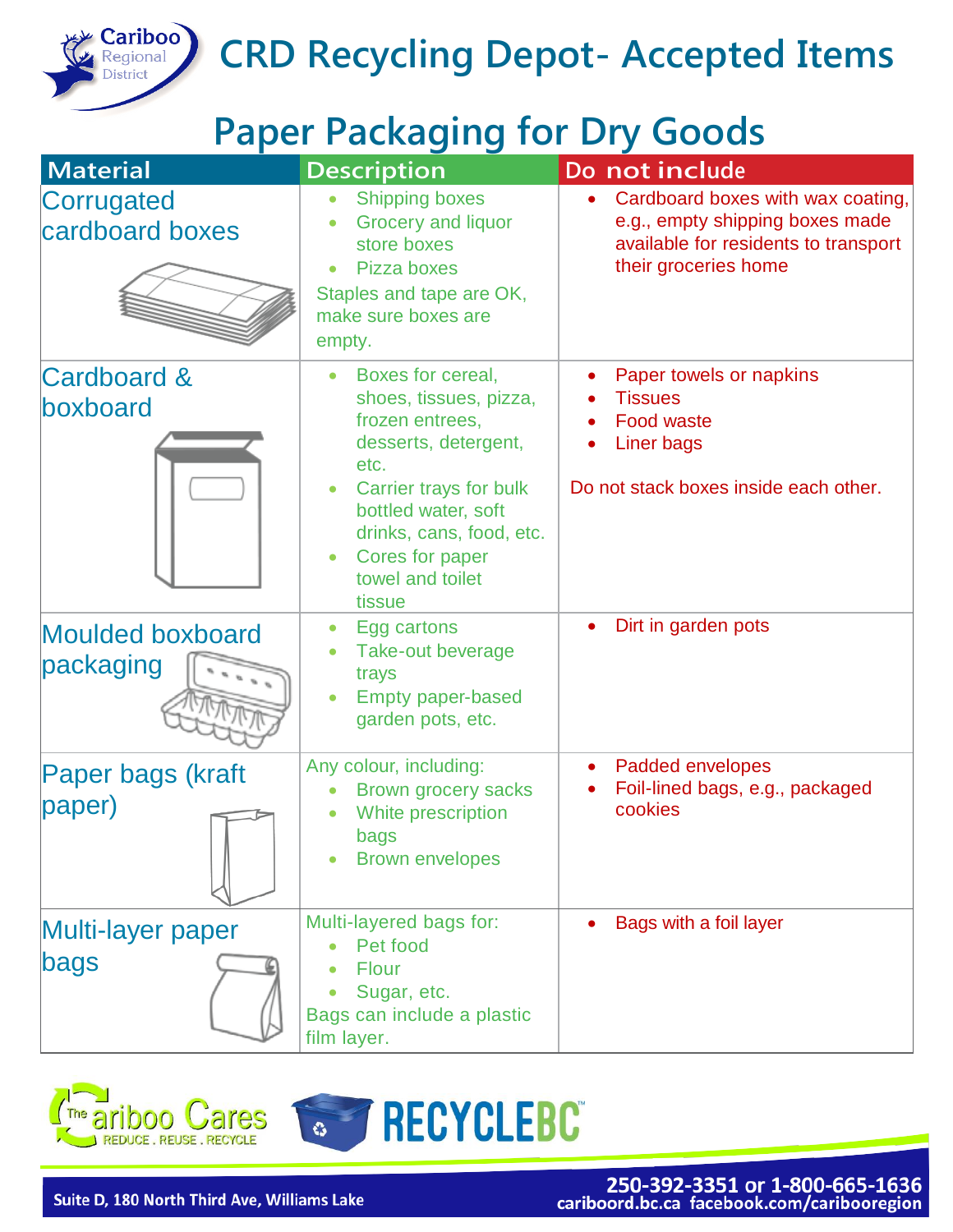

#### **Cartons and Paper Cups**

| <b>Material</b>                     | <b>Description</b>                                                                                        | Do not include                                                                                                                                                                                                            |
|-------------------------------------|-----------------------------------------------------------------------------------------------------------|---------------------------------------------------------------------------------------------------------------------------------------------------------------------------------------------------------------------------|
| <b>Paper cups</b><br><b>COFFEE</b>  | Hot and cold beverage<br>cups<br>Remove lids and paper<br>sleeves, recycle these items<br>separately.     | <b>Straws</b><br>Liquid beverage (empty first)<br>Dirty cups (rinse first)                                                                                                                                                |
| <b>Gable-top</b><br>cartons<br>MILK | <b>Cartons for Milk and:</b><br>Milk-type beverages<br>Cream<br>Egg substitute<br>Sugar<br>Molasses, etc. | Juice cartons (return for<br>$\bullet$<br>deposit refund)<br>Attached plastic screw lids -<br>remove first and recycle<br>separately<br>Dirty cartons (rinse first)<br>$\bullet$                                          |
| <b>Aseptic boxes or</b><br>cartons  | <b>Cartons for Milk and:</b><br>Milk-type beverages<br>Cream<br>Soup<br><b>Broth</b><br>Sauces, etc.      | Juice/drink boxes (return for<br>$\bullet$<br>deposit refund)<br><b>Straws</b><br>Stand up pouches<br>Attached plastic screw lids -<br>$\bullet$<br>remove first and recycle<br>separately<br>Dirty cartons (rinse first) |
| <b>Frozen dessert</b><br>boxes      | <b>Containers for:</b><br>Ice cream<br>Frozen yogurt, etc.<br>$\bullet$                                   | Dirty containers (rinse first)<br>$\bullet$                                                                                                                                                                               |

#### **Containers**

| Material                              | <b>Description</b>                                                                                                                                    | Do not include                                                                                                                                                                                     |
|---------------------------------------|-------------------------------------------------------------------------------------------------------------------------------------------------------|----------------------------------------------------------------------------------------------------------------------------------------------------------------------------------------------------|
| <b>Empty aerosol</b><br>cans<br>SPRAY | Cans for:<br>Food<br>Air fresheners<br><b>Shaving cream</b><br>Deodorant<br>Hairspray, etc.<br>Remove caps and place<br>loose in recycling container. | Spray paint cans<br>Aerosol cans with any<br>$\bullet$<br>contents remaining<br>• Propane cylinders<br>Attached caps, (remove caps and<br>place separately in recycling)<br>Ensure cans are empty. |



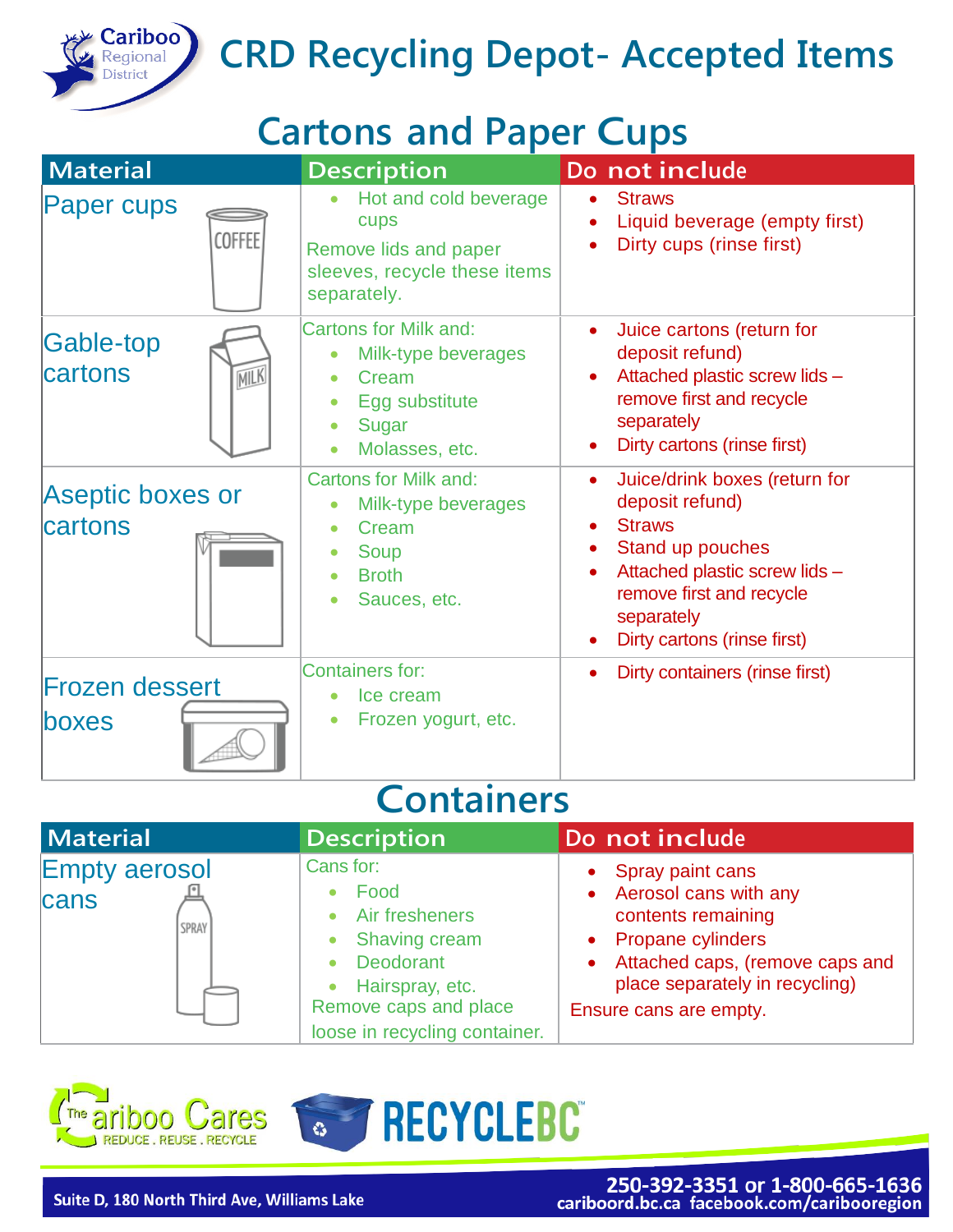

### **Containers (cont.)**

| <b>Material</b>                                   | <b>Description</b>                                                                                                                                                 | Do not include                                                                                                                                                                                                                                                                                               |
|---------------------------------------------------|--------------------------------------------------------------------------------------------------------------------------------------------------------------------|--------------------------------------------------------------------------------------------------------------------------------------------------------------------------------------------------------------------------------------------------------------------------------------------------------------|
| Spiral wound cans &<br>metal lids<br><b>CHIPS</b> | Cans for:<br>Frozen juice<br>$\bullet$<br>concentrate<br>Potato chips, nuts<br>$\bullet$<br>Cookie dough<br>Coffee<br>$\bullet$<br>Baby formula, etc.<br>$\bullet$ | Attached lids (remove lids and<br>recycle separately)                                                                                                                                                                                                                                                        |
| <b>Aluminum</b><br>cans & lids                    | Cans for:<br>Food, e.g., seafood<br>Pet food, etc.<br>$\bullet$<br>Put metal lid inside can and<br>squeeze slightly.                                               | Propane tanks or 1 lb. propane<br>bottles<br>Deposit cans (return for deposit<br>refund)<br>Dirty cans (rinse first)                                                                                                                                                                                         |
| Steel cans & lids                                 | Cans and lids for:<br>Food, including pet<br>food<br>Tins for cookies,<br>tea, chocolates, etc.<br>Labels are OK.                                                  | Dirty cans (rinse first)<br>Steel beverage cans (return<br>for deposit refund)<br>Steel paint cans<br>Pots, pans and baking trays<br><b>Propane cylinders</b><br><b>Metal toys</b><br><b>Appliances</b><br>Coat hangers, metal hardware or<br>other scrap metal<br>Wiring or metal cords, extension<br>cords |
| Aluminum foil & foil<br>take-out containers       | Foil packaging including:<br>Wrap (aluminum<br>foil)<br>Take-out, pie and<br>food tray<br>containers                                                               | Chip or foil bags<br>$\bullet$<br>Foil wrap with paper backing for<br>butter, cigarettes, etc.<br>Foil-lined cardboard take-out<br>containers or lids<br>Dirty items (rinse first)                                                                                                                           |
| Plastic garden pots &<br>trays                    | <b>Bedding plants</b><br><b>Seedlings</b><br>Vegetable plants, etc.<br>Remove soil.                                                                                | Ceramic plant pots<br>٠<br>Lawn edging<br><b>Tarps</b><br>plastic furniture or toys<br><b>Garden hoses</b><br>Plastic string or rope                                                                                                                                                                         |



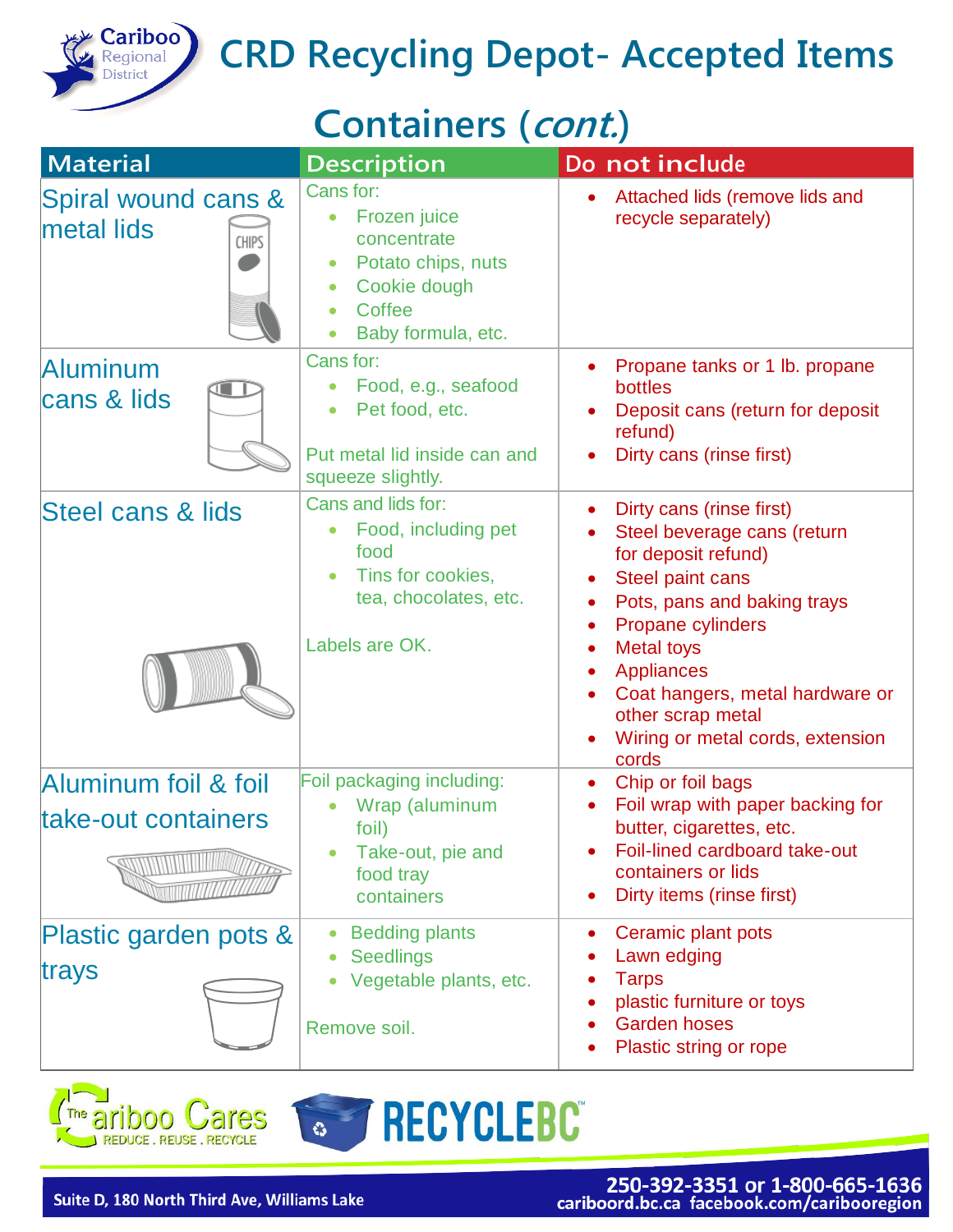

# **Cariboo CRD Recycling Depot- Accepted Items**

### **Containers (cont.)**

| <b>Material</b>                                                                        | <b>Description</b>                                                                                                                                                                                                                                                                     | Do not include                                                                                                                                                                                                                                                                                          |
|----------------------------------------------------------------------------------------|----------------------------------------------------------------------------------------------------------------------------------------------------------------------------------------------------------------------------------------------------------------------------------------|---------------------------------------------------------------------------------------------------------------------------------------------------------------------------------------------------------------------------------------------------------------------------------------------------------|
| <b>Plastic bottles &amp;</b><br>caps                                                   | Bottles and caps for:<br>Mouthwash,<br>$\bullet$<br>shampoos,<br>conditioners etc.<br>Food<br><b>Pills and vitamins</b><br>$\bullet$<br>Dish soap, laundry<br>$\bullet$<br>products, household<br>cleaners, auto<br>cleaners, e.g., glass<br>cleaner, windshield<br>washer fluid, etc. | Beverage bottles (return for<br>deposit refund)<br>Stand up pouches<br>Containers for motor oil, vehicle<br>lubricant, or antifreeze products<br>(recycle at BUCOMA depot)<br>Container contents (rinse first)<br>Caps or spray pumps attached to<br>containers (remove first then add to<br>recycling) |
| <b>Plastic jars</b><br>& lids<br><b>IN BELIEVE AND LONGITARY</b>                       | Jars and lids for:<br>Peanut butter, jam,<br>$\bullet$<br>nuts, condiments<br><b>Vitamins and</b><br>supplements<br>Personal care<br>products and<br>cosmetics<br>Pharmaceuticals, etc.<br>$\bullet$                                                                                   | Dirty jars (rinse first)<br>Attached lids (remove first then add<br>to recycling)                                                                                                                                                                                                                       |
| <b>Plastic jugs with</b><br><b>Screw tops</b>                                          | Jugs and lids for:<br>Milk, cooking oil<br>Laundry detergent,<br>$\bullet$<br>fabric softener,<br>cleaning solutions,<br>and cleaning products<br>Body care products<br><b>Windshield washer</b><br>fluid, etc.                                                                        | Jugs for flavoured tea, juice,<br>$\bullet$<br>other beverages (return for<br>deposit refund)<br>Dirty jugs (rinse first)                                                                                                                                                                               |
| <b>Plastic clamshells</b><br>Containers are clear with hinged<br>or click-closed tops. | <b>Clamshells for:</b><br><b>Baked goods</b><br>$\bullet$<br><b>Fruit and</b><br>$\bullet$<br>produce<br>Eggs, etc.<br>Labels are OK.                                                                                                                                                  | Packaging labelled<br>biodegradable or compostable<br>Liquid-absorbing pads<br>Dirty clamshells (rinse first)                                                                                                                                                                                           |



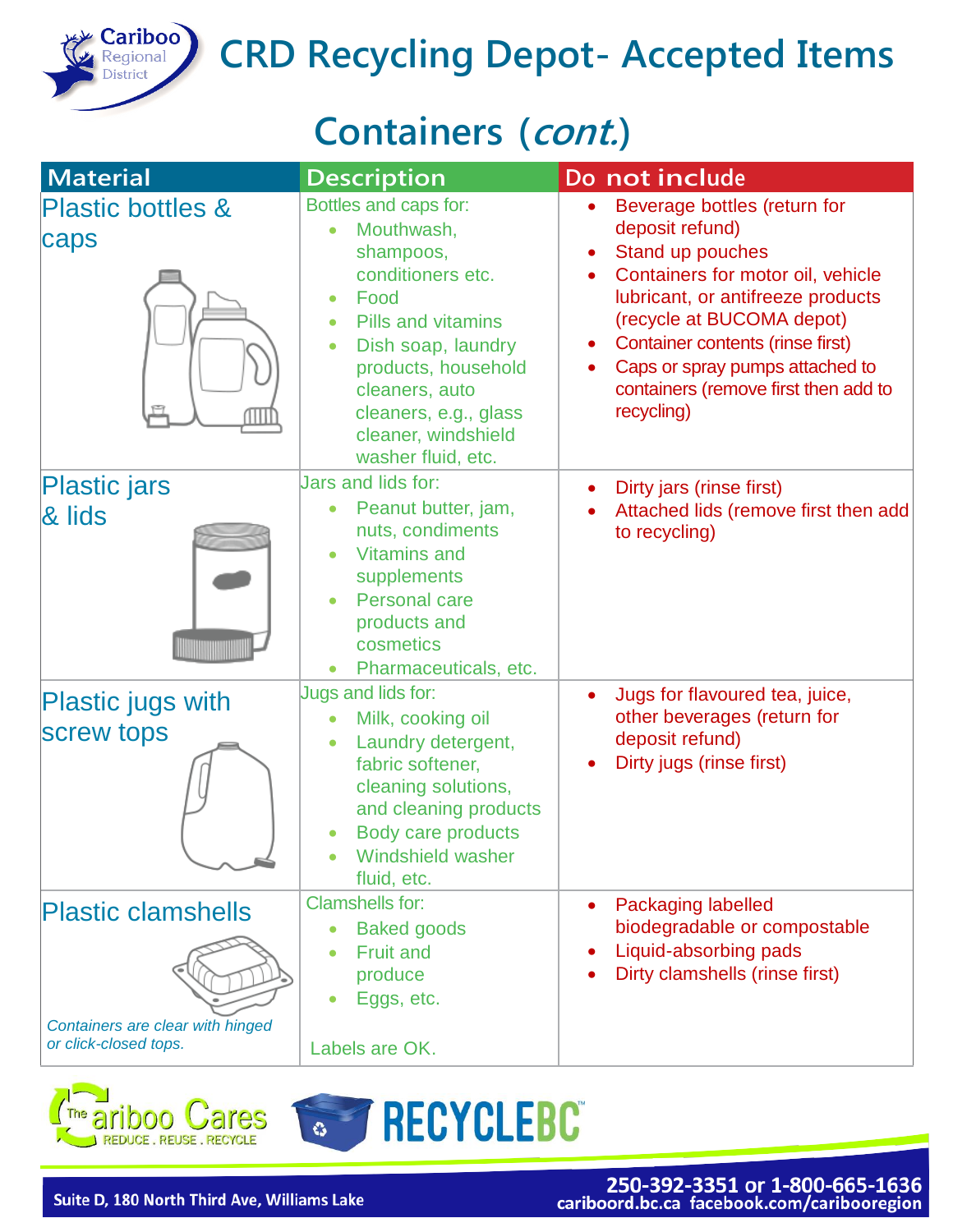

# **Cariboo CRD Recycling Depot- Accepted Items**

### **Containers (cont.)**

| <b>Material</b>                                                                              | <b>Description</b>                                                                                                                                                        | Do not include                                                                                                                                                                                                                                               |
|----------------------------------------------------------------------------------------------|---------------------------------------------------------------------------------------------------------------------------------------------------------------------------|--------------------------------------------------------------------------------------------------------------------------------------------------------------------------------------------------------------------------------------------------------------|
| Plastic trays & tops<br>Containers are clear or have black<br>bottom trays with clear domes. | Trays and tops for:<br>Deli chicken, single<br>serve meals,<br>prepared foods, and<br>baked goods<br>Housewares and<br>hardware, e.g.<br>screws, picture<br>hangers, etc. | White, black or colour foam trays<br>(take to recycling depot)<br>Soft plastic packaging for<br>perishable foods, e.g. meat,<br>poultry, fish or cheese, etc.<br>Plastic/foil packaging for items<br>like chewing gum and pills<br>Dirty items (rinse first) |
| <b>Plastic tubs &amp; lids</b>                                                               | Tubs for:<br>Margarine and<br>spreads<br>Yogurt, cottage<br>cheese, sour cream,<br>ice cream, etc.                                                                        | Packaging labelled biodegradable<br>or compostable<br>Plastic or foil lids from coffee and<br>tea pods<br>Coffee grounds (compost)<br>Dirty items (rinse first)                                                                                              |
| <b>Plastic cold drink</b><br>cups with lids                                                  | Take out cups for:<br>All types of beverages<br>Remove lids and place loose<br>in recycling container.                                                                    | Foam cups<br>$\bullet$<br>Plastic packaging labelled<br>biodegradable or compostable<br><b>Napkins</b><br><b>Straws</b><br>Dirty items (rinse first)                                                                                                         |
| <b>Plastic pails</b>                                                                         | Pails smaller than 25L for:<br>Laundry detergent<br>Ice cream<br>Pet food, etc.                                                                                           | <b>Plastic paint cans</b><br>Plastic pails larger than 25L<br>Pails for lubricants and oils                                                                                                                                                                  |
| Microwavable bowls<br>$\&$ cups                                                              | For soups and entrees<br>Remove lids and place loose<br>in recycling container.                                                                                           | <b>Bowls with metal rims</b><br><b>Napkins</b><br><b>Cutlery</b>                                                                                                                                                                                             |



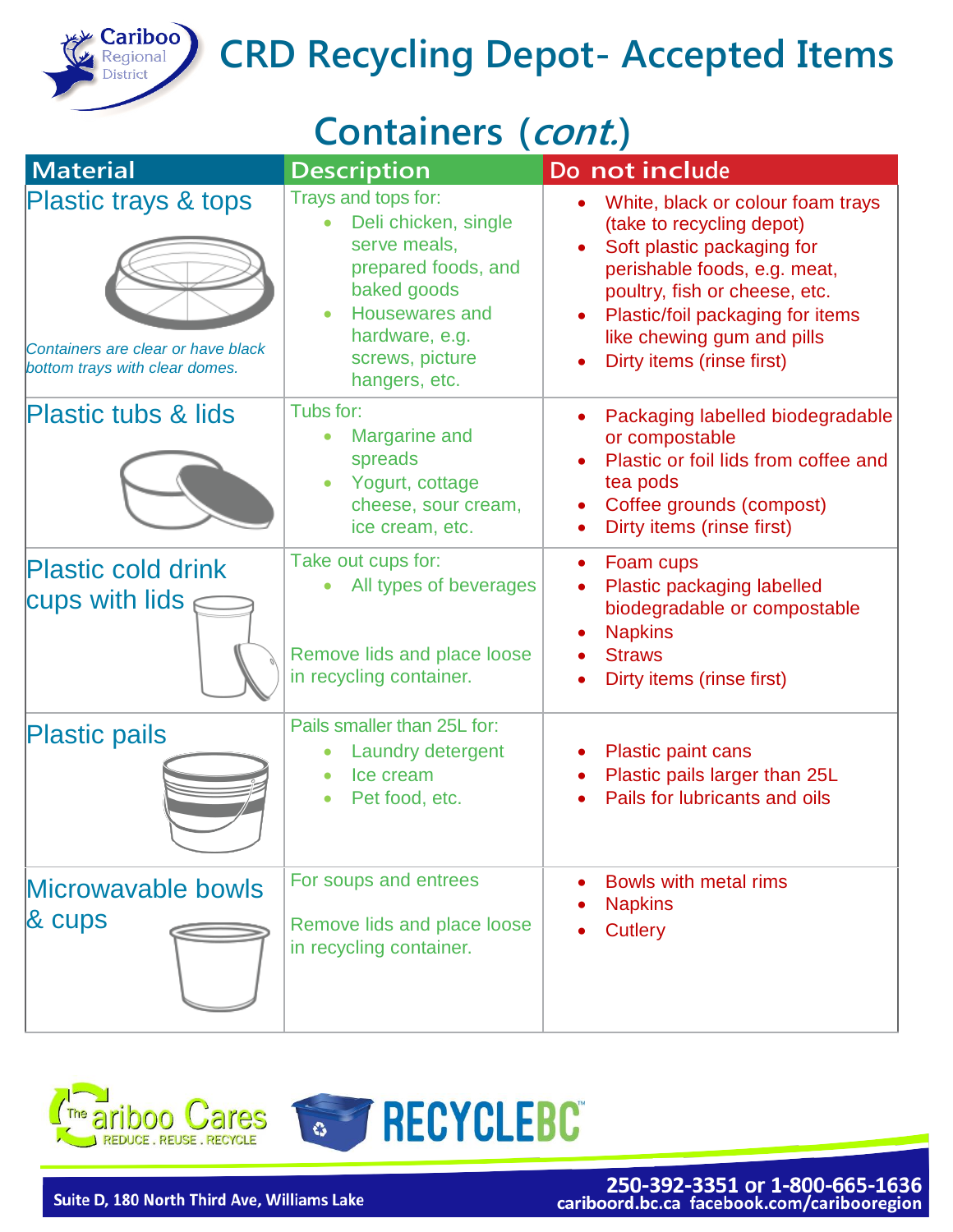

# **Cariboo CRD Recycling Depot- Accepted Items**

#### **Glass**

| Material                            | <b>Description</b>                                                                                                                                             | Do not include                                                                                                                                |
|-------------------------------------|----------------------------------------------------------------------------------------------------------------------------------------------------------------|-----------------------------------------------------------------------------------------------------------------------------------------------|
| Non-deposit glass<br>bottles & Jars | <b>Clear or coloured</b><br>$\bullet$<br><b>Remove lids and</b><br>recycle separately<br><b>Empty and rinse</b><br>$\bullet$<br>bottles and jars<br>Labels OK. | Drinking glasses, dishes,<br>$\bullet$<br>cookware, whole or broken<br>window glass or mirrors<br>• Ceramic mugs or other<br>ceramic products |

### **Plastic Bags and Overwrap**

| <b>Material</b>                            | <b>Description</b>                                                                                                                                                                                                                                                                                                                                                                                                                                           | Do not include                                                                                                                                                                                                                                                                                                                                                                                                                                                                                                                                                                               |
|--------------------------------------------|--------------------------------------------------------------------------------------------------------------------------------------------------------------------------------------------------------------------------------------------------------------------------------------------------------------------------------------------------------------------------------------------------------------------------------------------------------------|----------------------------------------------------------------------------------------------------------------------------------------------------------------------------------------------------------------------------------------------------------------------------------------------------------------------------------------------------------------------------------------------------------------------------------------------------------------------------------------------------------------------------------------------------------------------------------------------|
| Plastic bags &<br>overwrap<br><b>BREAD</b> | Plastic bags for:<br>groceries, dry<br>cleaning, bread,<br>produce, dry bulk<br>foods, and most<br>frozen vegetables<br>Outer bags and wrap for:<br>diapers, feminine<br>hygiene products,<br>paper towels, tissues,<br>soft drink can flats;<br>bags for water<br>softener salt, wood<br>pellets and garden<br>products<br>Overwrap on:<br>mattresses, furniture<br>and electronic<br>equipment<br>All bags should be free of<br>food residue and products. | Crinkly cellophane wrap, for<br>tea, floral arrangements, etc.<br>Stand up pouches<br>Bags for pre-washed salad<br>Kitchen stretch wrap or plastic<br>wrap for meat, poultry, fish or<br>cheese<br>Chip or snack bags<br>Zipper-lock sandwich and<br>freezer bags<br>Plastic shipping envelopes<br><b>Packaging labelled</b><br>biodegradable or compostable<br>Soft packaging for perishable<br>foods, e.g. bacon, deli meats,<br>cheese slices, fish, etc.<br>Lumber or construction wrap<br>Garbage bags or recycling -<br>e.g. "blue bags" or any bag<br>sold as a product (all colours) |